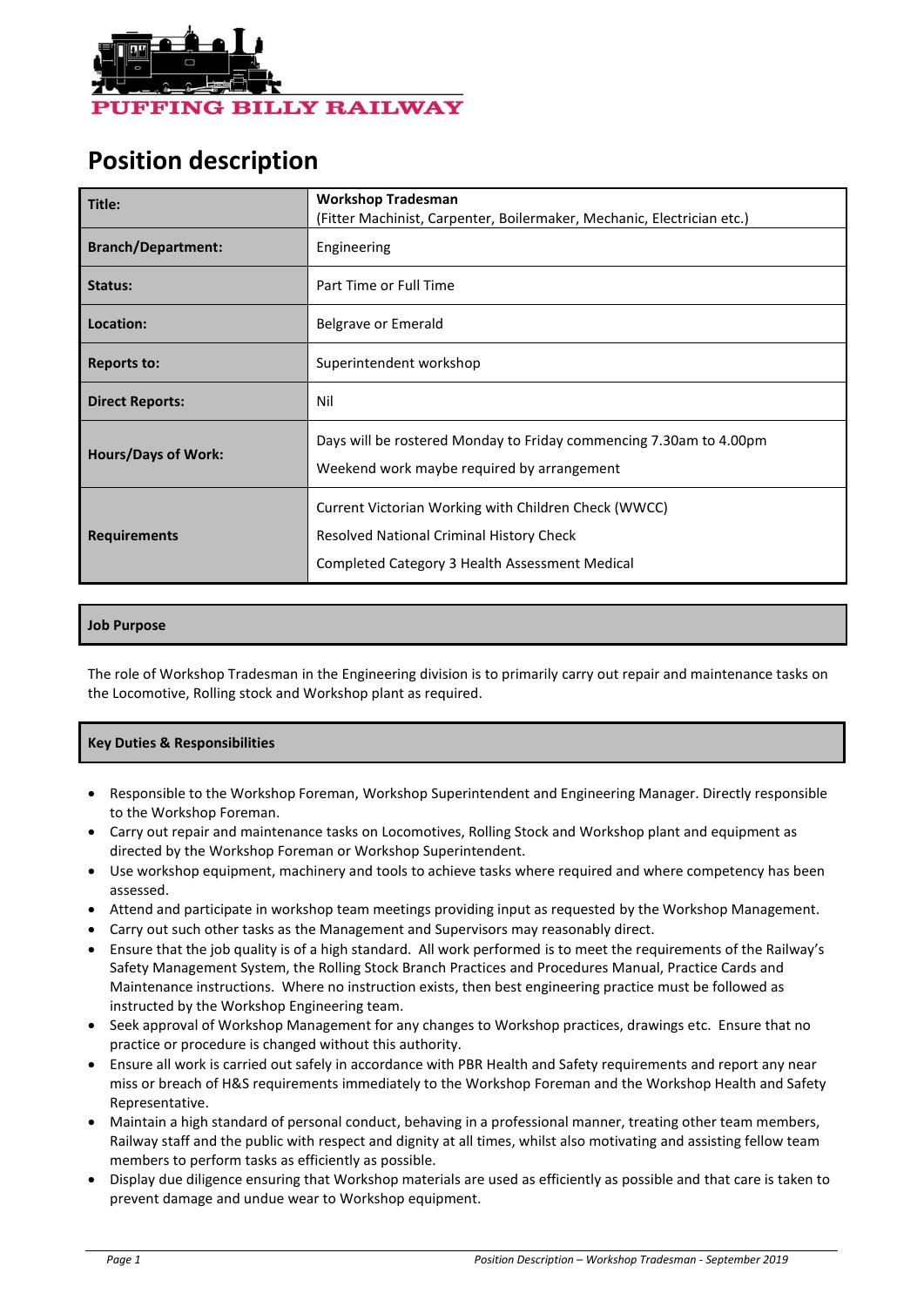

- Report all damage or loss of Workshop equipment immediately to the Workshop Foreman, so that it may be replaced or repaired as soon as possible to prevent delays in Workshop production.
- Carry out workshop housekeeping activities and ensure that work areas, machinery and tools are kept as clean and tidy as possible.
- Understand and demonstrate support for the company's commitment to a harassment free workplace and report any incident of discrimination or sexual harassment immediately to the Workshop Superintendent.
- Assist with on-the-job training and development of staff and volunteers as required.
- Ensure that the required documentation is completed and distributed as required.
- Maintain a Child Safe environment including reporting responsibilities and procedures
- Will actively participate in continuous improvement learning and development programs and performance management programs
- Adhere to all company values, principles, policies and procedures
- Other tasks and duties as requested

## **Key Competencies**

- Technical aptitude for the workshop duties required
- Good verbal and written communication skills
- Ability to work cooperatively and respectfully with others from various backgrounds and cultures
- Flexible and adaptable with ability to problem solve and multi-task
- Ability to work un-supervised and under pressure
- Ability to work as a team & to lead by example
- Strong organisational skills, with ability to prioritise and follow-through

## **Qualifications & Experience Required**

- Accredited trade Certificate III in the relevant trade area or approved equivalent qualification
- Current drivers' licence
- Knowledge of rail safety desirable
- An understanding of Puffing Billy's history and current business desirable.

# **Key Relationships**

- PBR staff, volunteers and visitors
- External stakeholders including elected officers and senior management in public and private organisations

### **Health & Safety**

Employees have a responsibility to:

- Participate in the development of a safe and healthy workplace.
- Comply with instructions given for their own safety and health and that of others, in adhering to safe work procedures.
- Co-operate with management in its fulfilment of its legislative obligations.
- Take reasonable care to ensure their own safety and health and that of others, and to abide by their duty of care provided for in the legislation.
- To report any injury, hazard or illness immediately, where practical to their supervisor.
- Not place others at risk by any act or omission.
- Not wilfully or recklessly interfere with safety equipment.